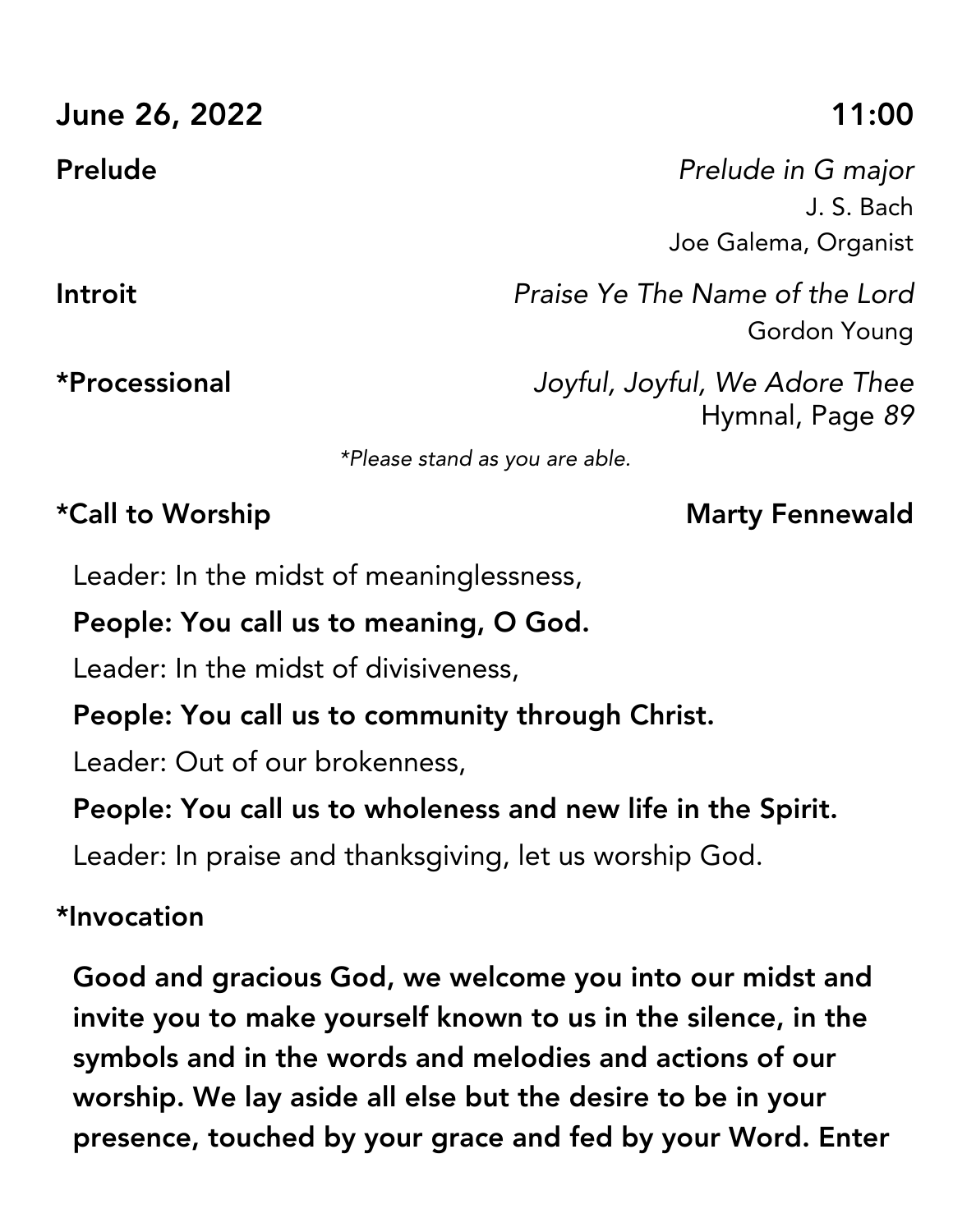this sacred time with us, we pray, that we might apprehend the Holy and more importantly, that the Holy might apprehend us. Amen.

Call to Confession

Prayer of Confession

Gracious God, all we have and all we are is a gift from you, yet we often fail to acknowledge your presence and your grace in our lives. We prefer to take credit for what we do right, to blame others for what goes wrong, and to dismiss as insignificant our weaknesses, self-righteousness and pride. We want to be regarded as being strong, rather than relying on your strength. We want to avoid hardship and trials rather than endure the suffering that molds godly character. We want to be in control rather than yield to you. We ask for your forgiveness. We confess that our stubbornness reveals our mistrust of both your goodness and your love and desires for us. Grant us your mercy, we pray, and restore us to a right relationship with you, for the sake of Jesus Christ our Savior. Amen.

*Please pray in silence.*

Words of Assurance

Anthem *When I Survey the Wondrous Cross* Lowell Mason, arr. Gilbert M. Martin Chancel Choir; Douglas Grogan, Director Joe Galema, Organist

Sacrament of Baptism *Child of Blessing, Child of Promise* Hymnal, Page *611*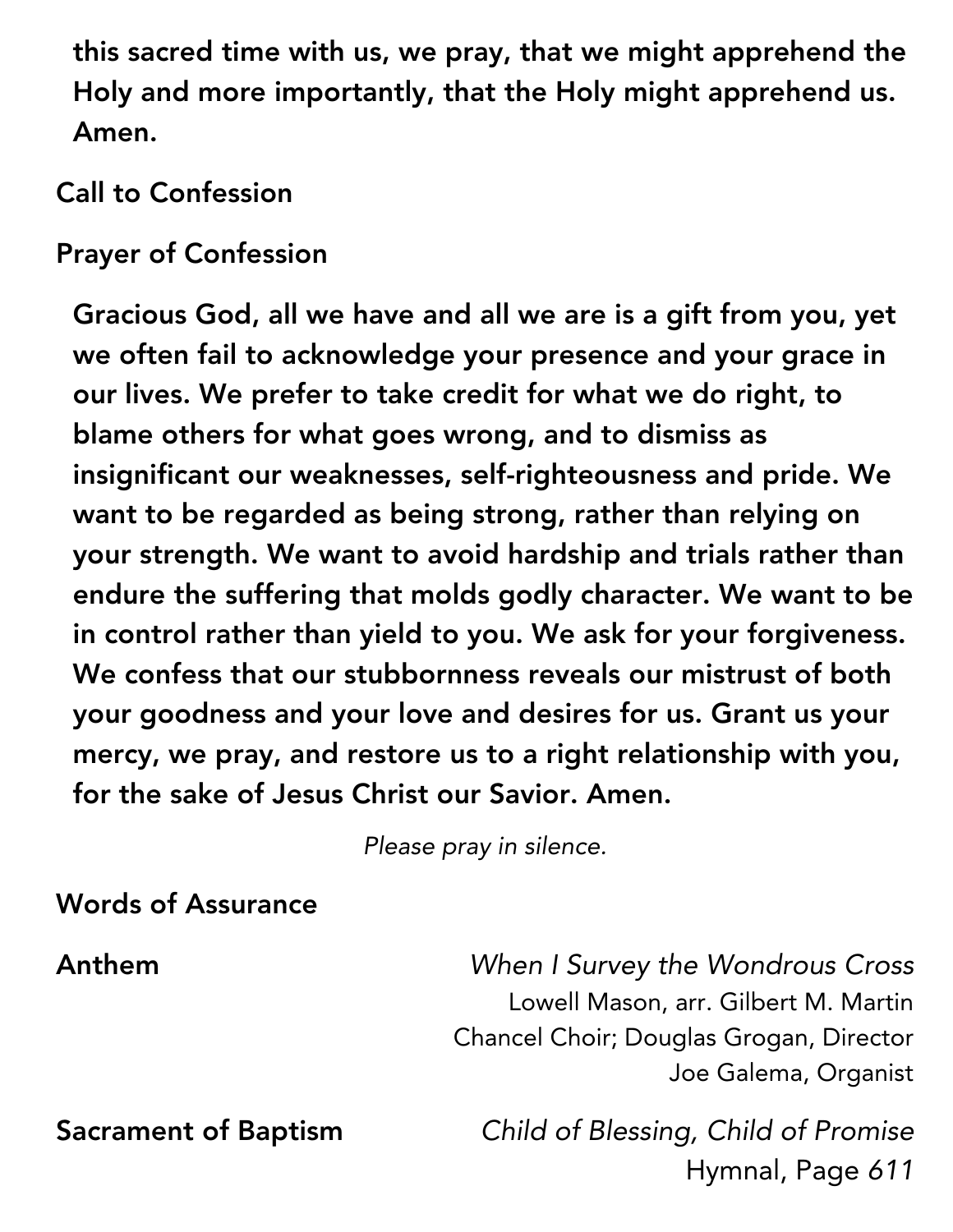| <b>Time for Children</b>     | <b>Marjorie Gross</b>                                       |
|------------------------------|-------------------------------------------------------------|
| <b>Words of Welcome</b>      | Kent Ingram                                                 |
| <b>Offertory</b>             | The Gift of Love<br>Dale Wood<br>Joe Galema, Organist       |
| *Offertory Response          | Praise God, from Whom All Blessings Flow<br>Hymnal, Page 94 |
| <b>*Affirmation of Faith</b> | <b>Laura Whitmore</b><br>Hymnal, Page 881                   |
| *Hymn                        | How Great Thou Art<br>Hymnal, Page 77                       |
| <b>Scripture Lesson</b>      | <b>Tiffany Keith</b><br>Ephesians 2:1-10                    |
| <b>Pastoral Prayer</b>       | <b>Ann McClellan</b>                                        |

Lord's Prayer

Our Father, who art in heaven, hallowed be thy name. Thy kingdom come; thy will be done on earth as it is in heaven. Give us this day our daily bread; And forgive us our trespasses as we forgive those who trespass against us. And lead us not into temptation but deliver us from evil. For thine is the kingdom, and the power, and the glory, forever. Amen.

Anthem *Praise, My Soul, The King Of Heaven* arr. Dale Grotenhuis Chancel Choir; Douglas Grogan, Director Joe Galema, Organist

Scripture Reading **Scripture Reading Romans 8:31-39**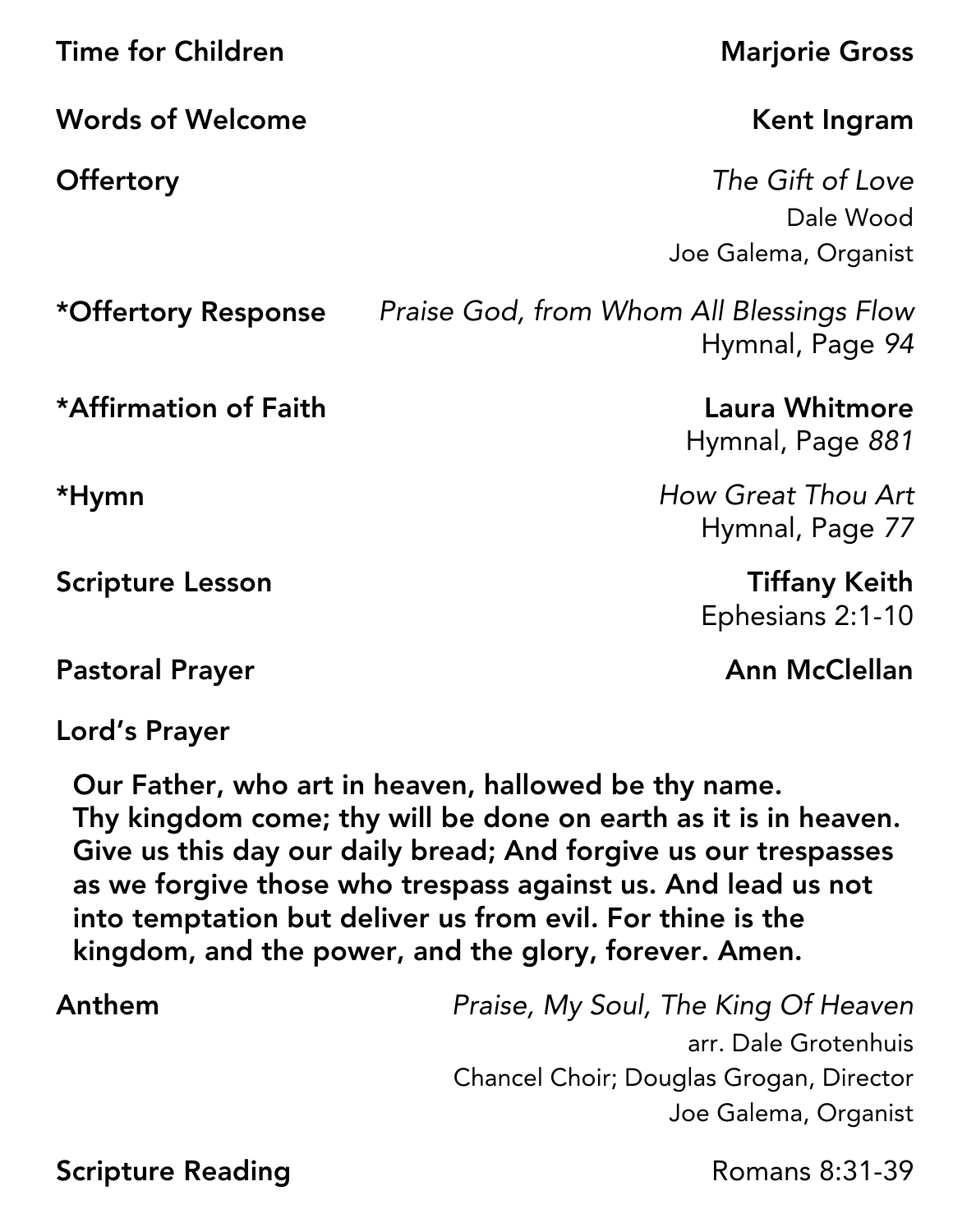**Sermon** *Nothing Can Separate Us!* **Kent Ingram** 

\*Hymn *How Firm a Foundation* Hymnal, Page *529*

\*Benediction

\*Sending Forth *The Lord Bless You And Keep You* John Rutter

Postlude *Toccata (from Symphony V)* Charles-Marie Widor Joe Galema, Organist

## THOUGHTS AND PRAYERS

Illnesses: Helen & Gordon Greenley

# FIRST NEWS

### THANK YOU, REV. KENT FOR YOUR MINISTRY HERE AND BEYOND!

Winston Churchill said "You make a living by what you get, but you make a life by what you give." Rev. Kent, you have given so much to this community and touched so many lives through your preaching, teaching, and caring presence. We give thanks for your 41 years of ministry and your 16 years here at FUMC. We pray God's blessings on you, Kris, Jeff and Bekah in the years to come. We love you. You are in our prayers always.

#### SIGN UP FOR FEED MY STARVING CHILDREN

7/1-7/18 | give.fmsc.org/cosprings | barbdonnegan@icloud.com The Feed My Starving Children (FMSC) 2022 MobilePack will be on August 12 and 13. Although the MobilePack location is moving to one of our treasured partner churches, Bethel Lutheran Church, our valued volunteers will experience the same great energy and create much needed meal packs!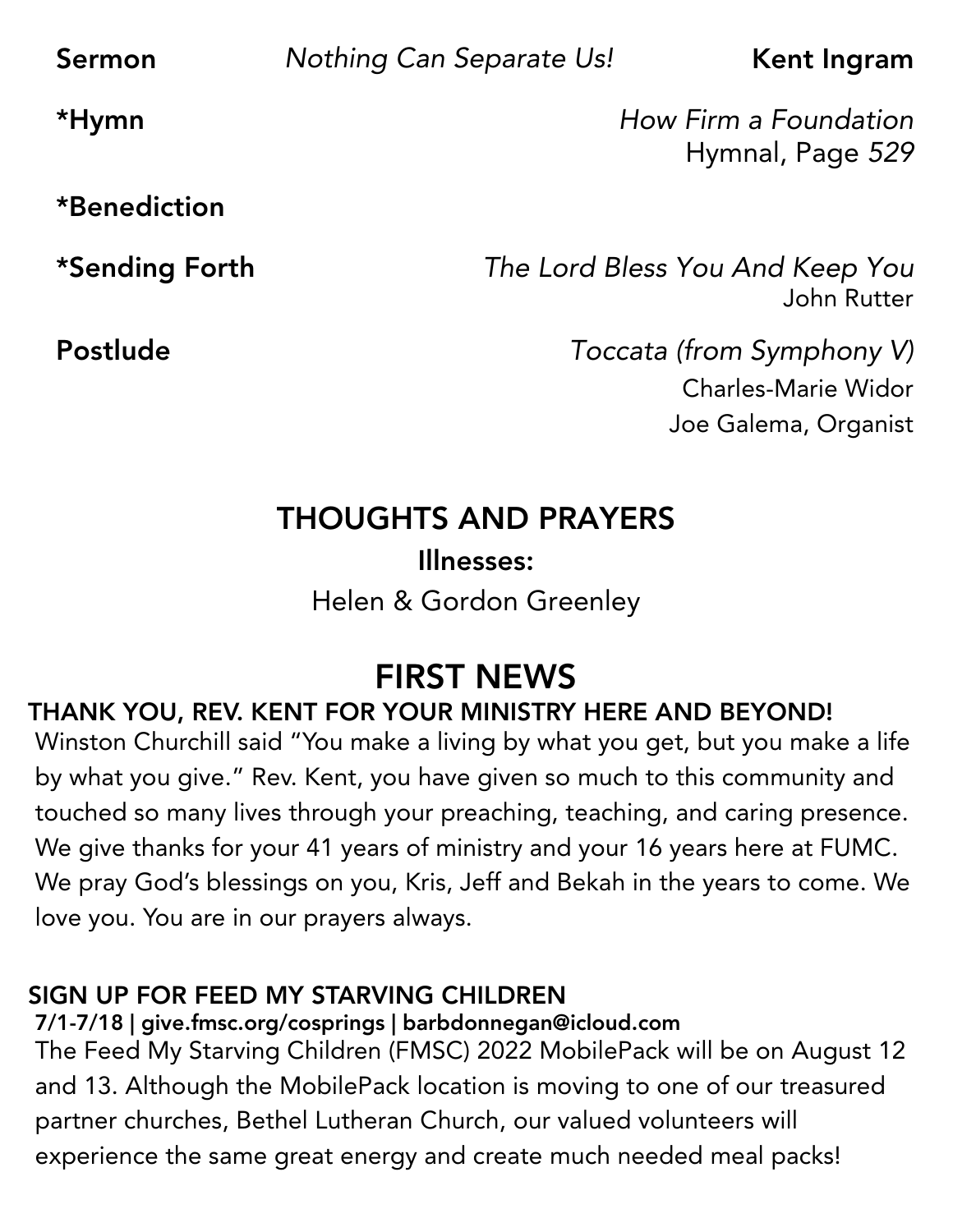Volunteer sign-ups will open for FUMC and our partner churches on July 1 online by visiting give.fmsc.org/cosprings. Please sign up prior to July 18, after which time sign-ups will be open to the general public. If you have any questions, please contact Barb Donnegan.

#### FIRST STARS BACKPACK COLLECTION

#### Through Sunday, 7/17 | FUMC | heatherm@fumc-cs.org

First Stars is collecting school backpacks in July for a citywide collection for school children in need. Please donate new backpacks no later than Sunday, July 17. For more information, contact Rev. Heather.

#### FOOD COLLECTION MISSION PARTNER

Sunday, 7/3 | missions donation boxes | heatherm@fumc-cs.org July's Food Pantry mission partner is One Nation Walking Together (ONWT). ONWT is committed to fighting hunger by delivering monthly food supplies to Native Americans living in crisis situations. Just drop off your food donations (unexpired and unopened) at FUMC in the missions donation boxes found by the doors. Thank you for sharing from your servant-hearts!

#### HEATHERLYN ON THE AVE

#### Friday, 7/8 | 7:00-9:00pm | 324 N Nevada Ave | heatherm@fumc-cs.org

Join us for an outdoor concert in the Creations @ The Edge parking lot. Heatherlyn curates sacred space with echoes of soul, rock, and roots influences that weave through her eclectic musical sound. Heatherlyn's motivation rests in the firmly held belief that love is a powerful force of hope and healing, and that music is a uniquely powerful expression of love. Make sure to bring your own chair. There is a suggested donation of \$10-\$20. If you have any questions, please contact Rev. Heather.

#### THE DOWNTOWN FLEA AT CREATIONS @ THE EDGE Saturday, 7/9 | 9:00am-1:00pm | 324 N. Nevada Ave.

The summer months are for outdoor community events! Join us on the second Saturday of each month through September to grab a cup of coffee and pick up handmade, upcycled, new and antique treasures from local makers and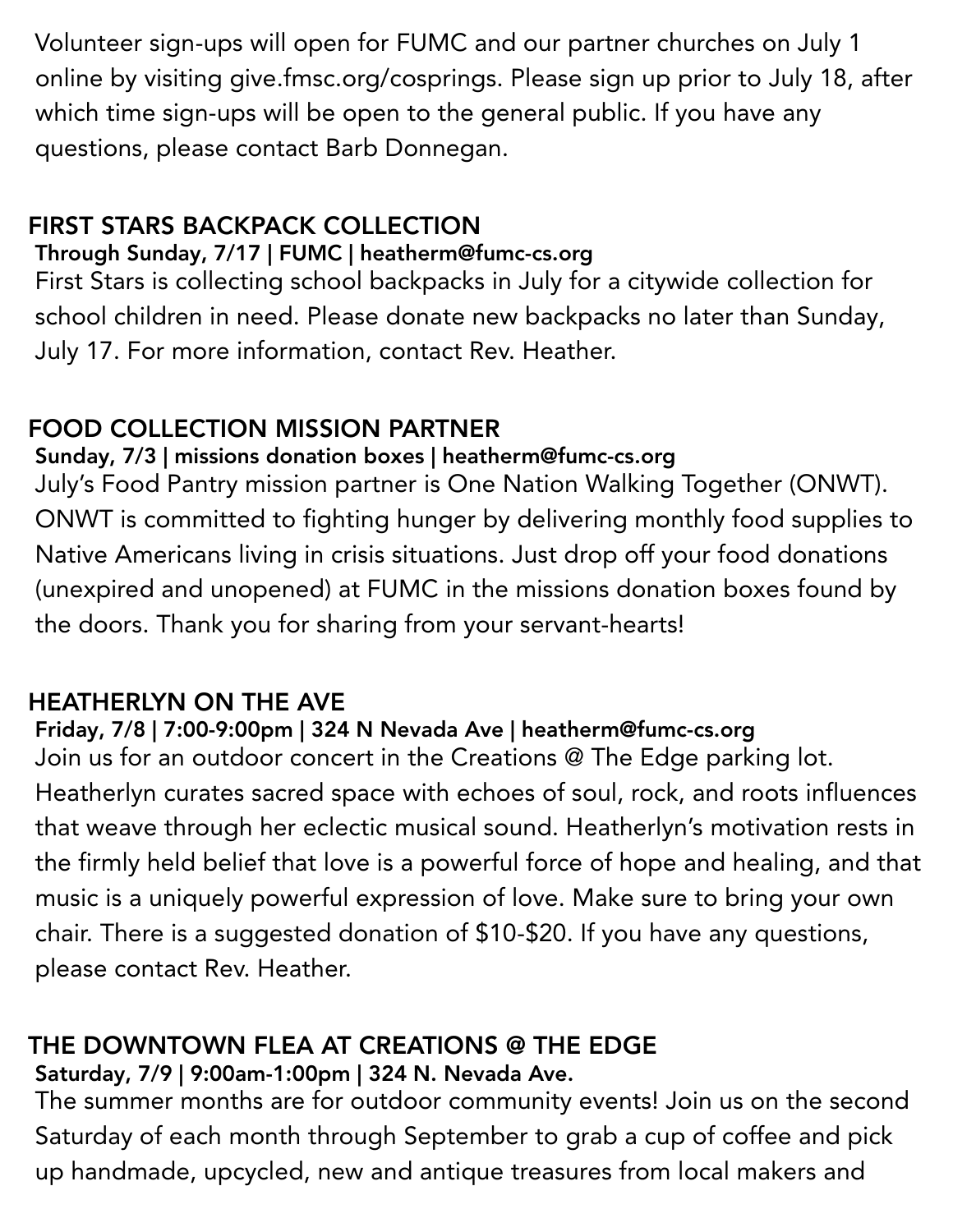neighbors. If you would like to sell items, reserve your spot by going to the community events page of creationsattheedge.com. For questions or more information, contact Heather at heatherm@fumc-cs.org.

#### MINDFULNESS SUNSET WALK IN UTE VALLEY PARK

Wednesday, 7/20 | 7:00pm | 1325 Vindicator Drive | todds@fumc-cs.org Jane Scanlon, a Certified Forest Therapy Guide, will be leading us on this gentle sunset walk amongst the ancient rock structures and forest life of this beautiful and diverse park. While the walk will not be long and will be taken at a slower pace, there are some hills to climb. We will meet at the Eagle View Middle School Tennis Courts Parking Lot at the address listed above. Bring a water bottle, sunscreen and wear sturdy shoes. Feel free to invite or bring a friend. RSVP to Todd by July 17.

#### NOAH SUMMER EVENTS SCHEDULE

NOAH is an older adult ministry group who enjoys eating meals together and participating in other fellowship activities. For the most current schedule of events, please visit fumc-cs.org/noah. Mark your calendars for upcoming summer events, including restaurant outings and other activities. Contact Khan by telephone at (719)822-3162 or via email at khan@sageseldercare.com if you have any questions.

#### VOLUNTEER ENGLISH TUTORS NEEDED

Throughout summer | heatherm@fumc-cs.org

The refugee team is looking for a few volunteers to help our Afghan families keep up on their English lessons over the summer. They have chosen a Rosetta Stone program. Contact Rev. Heather McDuffee via email if you are interested and would like further details.

#### CARING MINISTRIES VOLUNTEERS NEEDED!

As Christians we are called to serve and love, and this is what Caring Ministries does. Caring Ministries is the arm of FUMC which cares for our people. Compassionate volunteers help out by visiting church members in their homes,